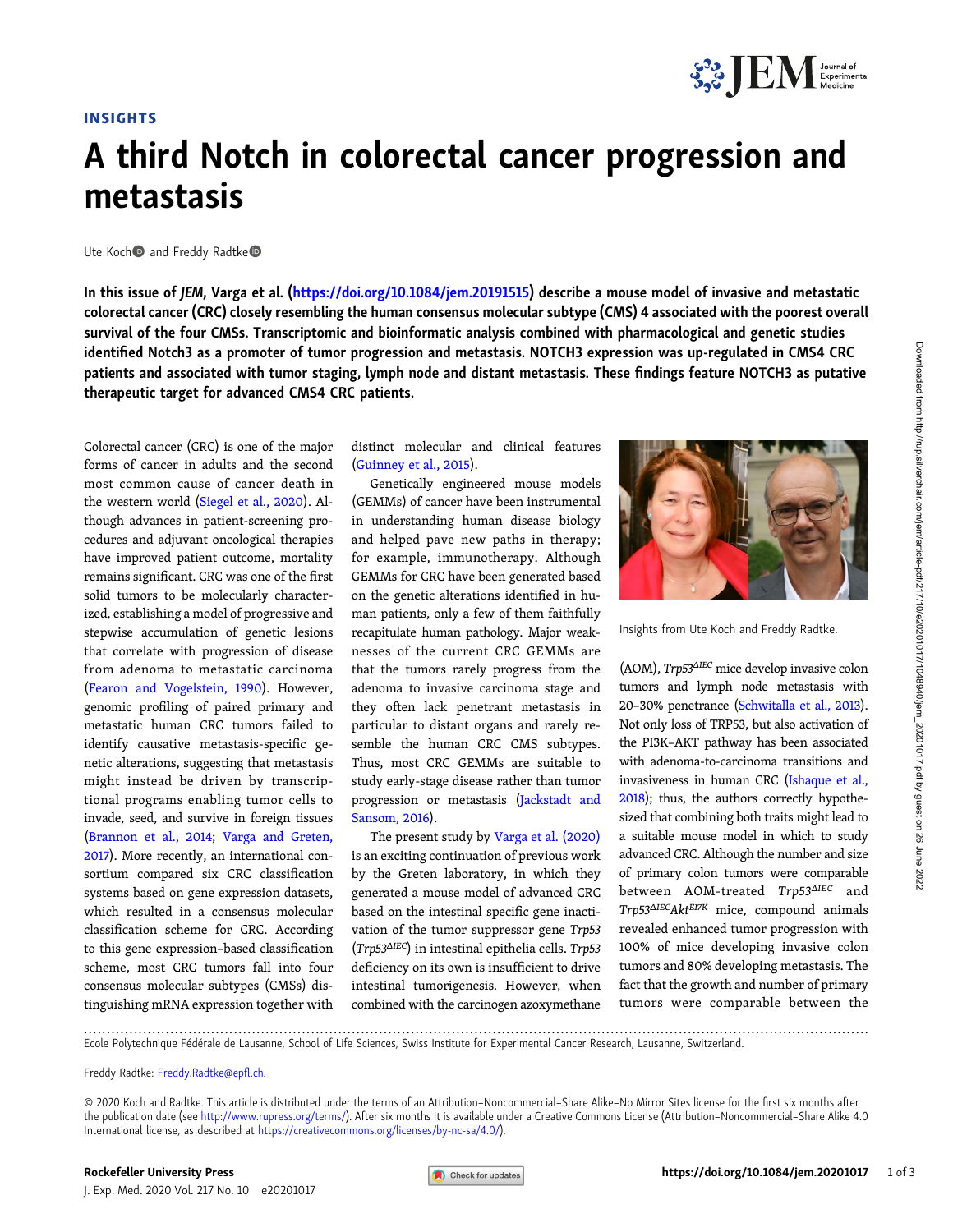

up-regulation of Notch3 indeed promotes metastasis formation. This notion was further confirmed and supported by a series of Notch loss-of-function approaches. The therapeutically most interesting proof-of-concept Notch loss-of-function assay was the treatment of AOM-induced Trp53ΔIECAktEI7K mice with a Notch3-antagonistic antibody (α-NRR3; [Yu et al., 2020](#page-2-0)), preventing activation of Notch3. α-NRR3 treatment of AOMinduced Trp53<sup>Δ</sup>IECAktE17K mice significantly reduced the extent of tumor invasion and markedly reduced the occurrence of lymph node metastasis, indicating that selective blockage of Notch3 in this mouse model is sufficient to interfere with tumor progression.

Analysis of publicly available CRC patient–derived expression datasets revealed that CRC patients with high NOTCH3 mRNA expression have a significantly worse overall survival compared with patients with unaltered or low NOTCH3 expression. Moreover, NOTCH3 expression increased with tumor stages (T1–T4) and correlated positively with tumor invasion and metastasis. In addition, increased NOTCH3 expression was specifically associated with the poor prognosis CRC CMS4 subtype. These correlative data imply that the observations made in this novel mouse model might bear clinical relevance for patients with CMS4 tumors.

This agrees with a recent report by the Sansom laboratory, who also identified a Notch gene signature score that is significantly associated with CMS4 and poor prognosis [\(Jackstadt et al., 2019\)](#page-2-0). The same study reported activation of NOTCH1 in human CRC liver metastasis and the functional validation of the contribution of Notch signaling in CRC using a gut-specific murine model based on activation of K-Ras and Trp53-deficiency with concomitant overexpression of Notch1 (KPN). KPN mice developed intestinal adenocarcinoma and with a very high percentage (>80%) of metastasis to lymph nodes, lungs, and liver, while KP or PN mice developed only a few metastases, and very rarely to distant organs. The fact that both studies identified a Notch signature that specifically associates with CSM4 and that two independent Notch gain-of-function studies (N3ICD and N1ICD) in two different CRC mouse models enhances tumor progression and metastasis strongly supports a role for Notch signaling in tumor progression. This leads to the



Akt-dependent up-regulation of Notch3 promotes tumor progression and metastasis formation. In a novel carcinogen-driven (AOM) mouse model of advanced CRC, constitutive activation of the PI3K–Akt pathway with combined loss of p53 leads to increased Notch3 signaling promoting tumor progression and metastasis. Phenotypic, gene expression profiling, and phospho-proteomic analysis of tumor tissue revealed characteristics typical of the human CMS4. Human NOTCH3 expression increased with tumor stages (T1–T4) and correlated positively with tumor invasion, metastasis, and reduced overall survival.

models suggests that PI3K–AKT activation does not alter tumor initiation or growth but rather promotes tumor progression, invasiveness, and aggressiveness of disease. Gene-expression profiling and phosphoproteomic analysis of tumor tissue derived from single- or double-mutant animals revealed that the Trp53ΔIECAktE17K tumors shared many pathways and characteristics typical for human CMS4, whereas Trp53ΔIEC tumors were more similar to CMS2. In addition, the authors identified Notch signaling as being differentially activated in Trp53<sup>Δ</sup>IECAktE17K tumors. The essential role of Notch signaling in maintenance of intestinal homoeostasis is well established. However, the function of Notch signaling in CRC, in particular during CRC progression, is less clear. Interestingly, the authors detected increased Notch3 transcripts and active Notch3 within tumor cells of the AOM-treated  $\mathit{Trp53^{\Delta IEC}\mathit{Akt}^{E17K}}$ mice, while expression of other Notch receptors was unchanged. Although Notch3 has not been linked to any physiological function within the intestine, but rather to homeostasis of vascular smooth muscle cells and pericytes [\(Siebel and Lendahl, 2017\)](#page-2-0), increased NOTCH3 expression in human CRC and CRC cell lines has been noted before ([Aburjania et al., 2018](#page-2-0)). To confirm that increased Notch3 expression and

signaling is indeed a cell-autonomous process mediated by Akt activation, the authors used sophisticated colon tumor– derived organoid models to tackle this question. The first model employed a knockdown of Pten in order to induce Akt activation in Trp53−/<sup>−</sup> tumor organoids, which indeed resulted in increased Notch3 expression. How Akt signaling mechanistically activates Notch3 expression has not been addressed and requires future investigation. Next, the authors generated organoids with defined mutation profiles containing deletions for the Apc, Trp53, and Tgfrb2 genes, as well as the oncogenic murine Kras<sup>G12D</sup> gene (APTK organoids). Introduction of a constitutive active myristoylated AKT gene in APTK organoids (APTKA) led to up-regulation of Notch3, similar to Pten knockdown in Trp53−/<sup>−</sup> organoids. Importantly, functional validation that Akt activation and, consequently, Notch 3 up-regulation was sufficient to enhance invasion and metastasis orthotopic transplantation of tumor organoids carrying these defined mutations was performed. Most importantly, expression of a dominant active form of Notch3 in APTK organoids lacking constitutive Akt activation also dramatically enhanced metastasis formation. Together, these results strongly suggest that Akt-dependent